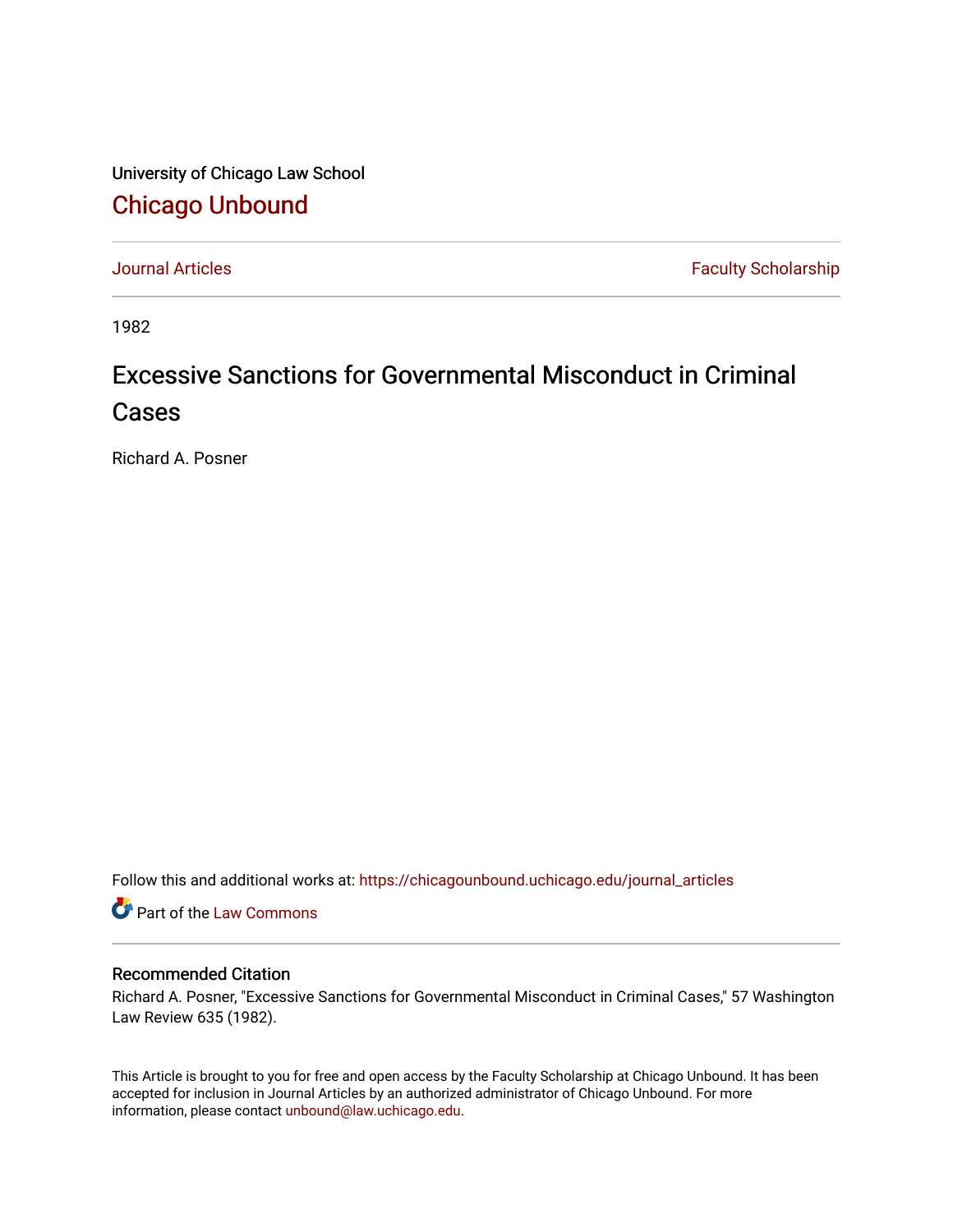# WASHINGTON LAW REVIEW JURISPRUDENTIAL LECTURE SERIES\*

# EXCESSIVE SANCTIONS FOR GOVERNMENTAL MISCONDUCT IN CRIMINAL CASES

Richard A. Posner\*\*

The fourth amendment, as is well known, forbids unreasonable searches and seizures by government officers;<sup>1</sup> if the government tries to introduce evidence in a criminal trial that was seized in violation of the fourth amendment, the defendant can get the evidence suppressed. If the evidence is vital to conviction, this means that the defendant will be acquitted simply because the evidence was obtained illegally. This is the famous exclusionary rule of the law of search and seizure.2 The exclusionary rule is one example<sup>3</sup> of a sanction for governmental miconduct: evidence that may be essential to convicting a dangerous criminal is suppressed to punish or to deter the government's violation of a law, here the fourth amendment.

Issues concerning sanctions for governmental misconduct may seem quintessentially legal, but they also have an economic dimension. I shall argue, building on an earlier paper in which I analyzed the fourth amendment's exclusionary rule,<sup>4</sup> that economics can yield valuable insights into when sanctions for governmental misconduct are excessive.

These economic insights have two possible uses. One, of course, is to point the way to reform. The other, which is less obvious but from an

U.S. CoNsr. amend. IV.

The Washington Law Review Lecture Series, now in its ninth year, is designed to bring outstanding speakers to the Law School to discuss contemporary legal issues. The *Review* gratefully acknowledges the generous financial assistance provided by the Evans Bunker Memorial Fund.

<sup>\*\*</sup> Judge, U.S. Court of Appeals for the Seventh Circuit; Senior Lecturer, University of Chicago Law School. The research assistance of J. Gregory Sidak is gratefully acknowledged. The views expressed here are of course personal rather than official.

<sup>1.</sup> The fourth amendment provides:

The right of the people to be secure in their persons, houses, papers, and effects, against unreasonable searches and seizures, shall not be violated, and no Warrants shall issue, but upon probable cause, supported by Oath or affirmation, and particularly describing the place to be searched, and the persons or things to be seized.

*<sup>2.</sup> See, e.g.,* Weeks v. United States, 232 U.S. 383 (1914) (applying exclusionary rule in federal criminal prosecutions); Mapp v. Ohio, 367 U.S. 643 (1961) (applying exclusionary rule in state criminal prosecutions).

*<sup>3.</sup> See* part III *infra,* for other examples of governmental misconduct which are redressed by sanctions.

<sup>4.</sup> Posner, *Rethinking the Fourth Amendment,* 1981 **SUP.** Cr. REv. 49.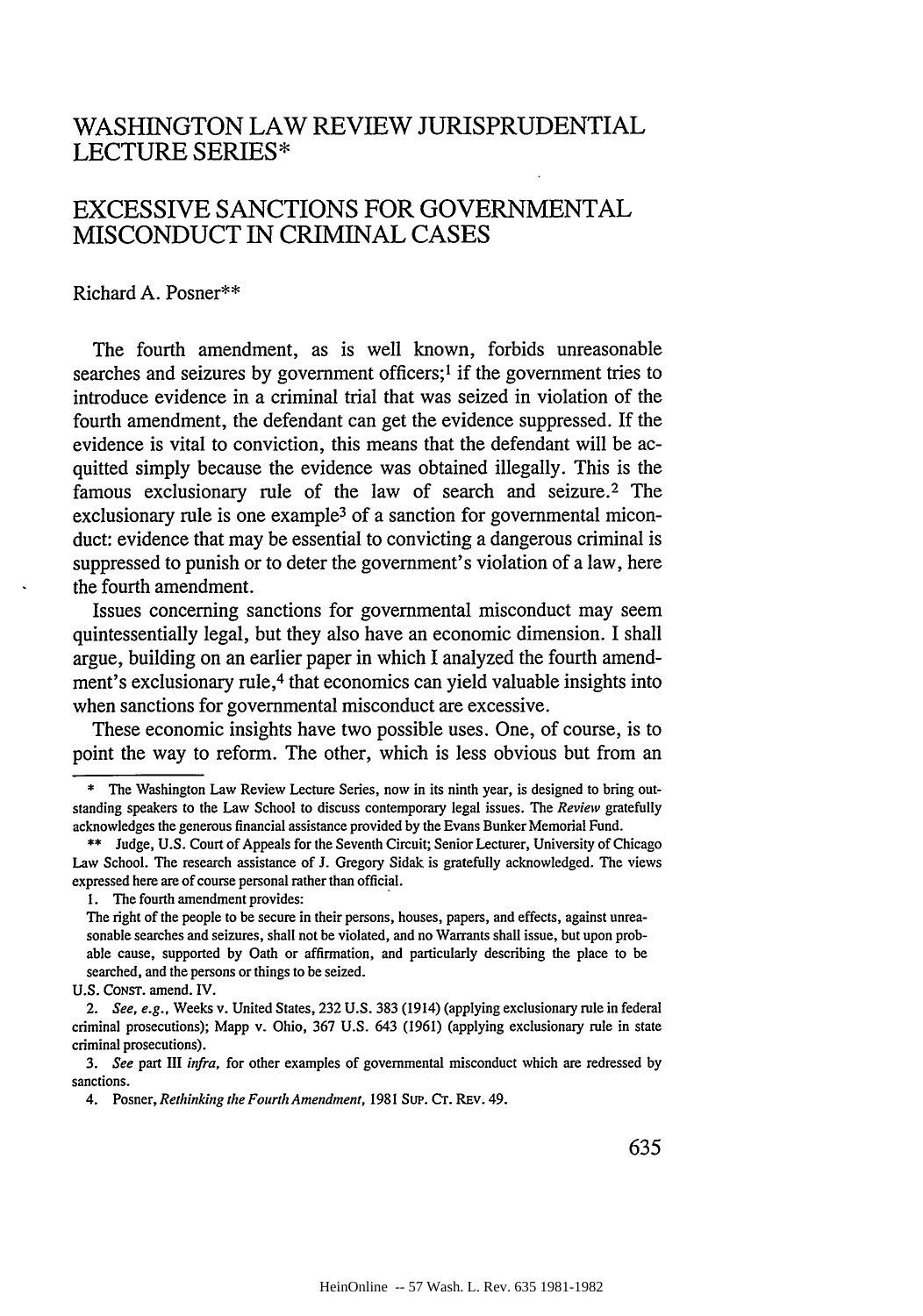academic standpoint more interesting, is to explain the law as it is. The branch of legal scholarship with which I have been strongly identified has tried to explain the common law on the hypothesis that the law is designed to maximize economic efficiency.<sup>5</sup>

The hypothesis I shall explore in this article is that the common-law remedies for governmental misconduct in criminal cases are best explained by assuming that judges are preeminently concerned with economic efficiency, even though the underlying norms defining that misconduct are often not economic. My hypothesis does not pretend to explain how judges *think* about these cases; it is designed merely to explain the outcomes of a decisional process that judges usually rationalize in noneconomic terms. But just as economists consider it nonessential to the validity of their empirical results whether businessmen and consumers speak or think in the language of economics, so I believe it nonessential whether judges explicitly speak or think in that language.

## I. THE TWO TYPES OF EXCESSIVE SANCTION

A sanction can be excessive from an economic standpoint in two ways. First, it can violate the Pareto criterion of efficiency<sup> $6$ </sup> by creating an avoidable deadweight loss. To explain the concept of "deadweight loss," I will use an example from the economics of sanctions for private (as distinct from governmental) misconduct: the choice between fines and imprisonment as the punishment for crime. To achieve a desired level of deterrence, society can, in principle at least, choose a fine that will be the exact equivalent of a term of imprisonment in the sense that the fine will impose the same private cost on the criminal. The social cost of the fine, however, will be smaller than the social cost of the equivalent term of imprisonment. The fine is just a transfer payment, whereas the term of imprisonment imposes deadweight losses—that is, losses not received as gains by anyone else—in the form of the criminal's forgone legitimate earnings and the costs of guarding him. Therefore, from an economic standpoint anyway, the fine is preferable. <sup>7</sup>

<sup>5.</sup> See, e.g., Landes & Posner, The Positive Economic Theory of *Tort* Law, 15 **GA.** L. REV. 851 (1981).

<sup>6.</sup> The Pareto optimum is a state in which no person can be benefited without a corresponding detriment to another person. If it is possible through a transaction to benefit one without detriment to any other, then the situation is not a Pareto optimum. See generally V. PARETO, **MANUAL** OF POLITI-**CAL** ECONOMY 103-80 (Schwier trans. 1971) (Pareto's theory of economic equilibrium).

*<sup>7.</sup>* See Becker, Crime and Punishment: An Economic Approach, 76 J. POL. ECON. 169 (1968). See also Posner, Optimal Sentences for White-Collar Criminals, 17 AM. CRIM. L. REV. 409, 410 (1980) (arguing that fines are usually preferable to imprisonment for white-collar offenders because of the deadweight losses imposed by imprisonment).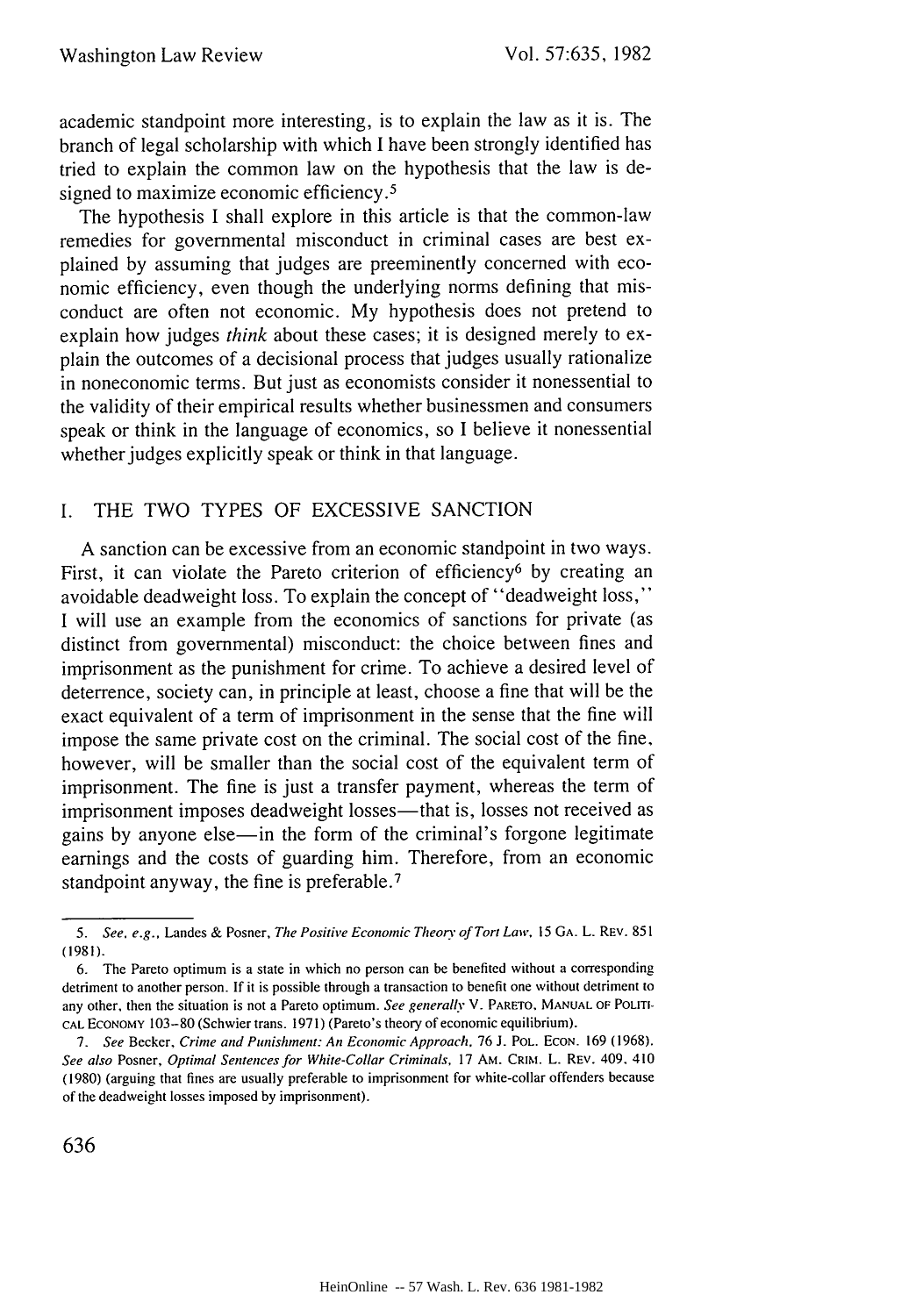#### Excessive Sanctions

Of course if the criminal is insolvent—as in the real world he often will be-this solution will not work. But if solvency is no problem, then a fine is Pareto-superior to imprisonment; that is simply the principle that I am interested in asserting here.

The second way in which a sanction may be economically excessive is that it may overdeter. The difference between this concern and the first can be seen most easily by imagining a choice between two fines, both collectible at zero cost from the defendant. If the smaller fine is set equal to the social cost of the defendant's crime, divided by the probability that he will be apprehended and convicted (which is simply to say, if the smaller fine is set at the optimal level), then the larger fine will be excessive. But it will be excessive not in the Paretian sense of directly imposing an avoidable social cost—for I am treating the fine as a pure, costless, transfer payment-but in the sense of creating incentives for inefficient behavior.

Now in a world of perfect certainty, to be sure, fines could be infinitely large without imposing any social cost at all; the threat of having to pay the fine would deter anyone from engaging in the forbidden activity, and so the fine would never be imposed. But when the unrealistic assumption of perfect certainty is dropped, it becomes apparent that the threat of a very large fine (or of some other Draconian punishment) will induce people to avoid lawful behavior at the edge of the "forbidden zone" in order to minimize the probability of being falsely accused and convicted of the offense. The benefits of the lawful behavior that is avoided because of this risk are social opportunity costs of the excessive fine. 8 Those costs provide the economic reason, or at least one important economic reason, for not imposing the death penalty on speeders; people would drive too slowly.

But it would be a mistake to conclude that a sanction really must be inefficient if it imposes an expected punishment cost greater than the formula for optimal punishment generates. The fine example makes it seem that all "excessive" fines are inefficient, but this is only because a fine is so easy to calibrate. But a fine is not always an available remedy, and the alternative sanction may not lend itself so easily to calibration as a sanction specified in dollars. In such a case it is necessary to compare the costs of overdeterrence with the costs of underdeterrence; if the latter costs are greater, the "excessive" sanction may not be excessive in a broader economic sense after all. The choice, then, is not between overdeterrence

*<sup>8.</sup> See* United States v. United States Gypsum Co., 438 **U.S.** 422, 440-43 **(1978);** Block **&** Sidak, *The Cost ofAntitrust Deterrence: Why Not Hang A Price Fixer Now and Then?,* **68** GEO. **L.J. 1131, 1136-39 (1980).**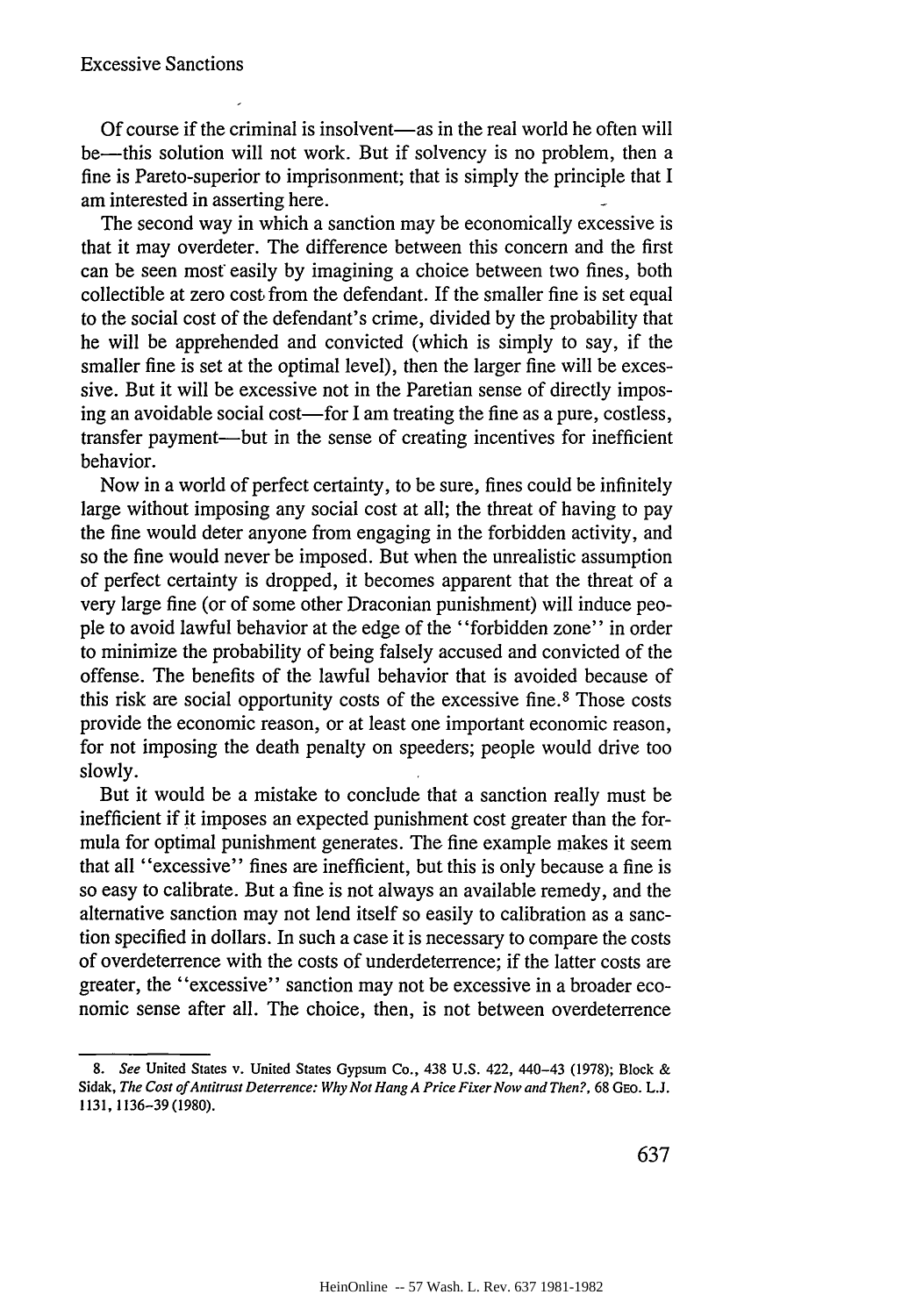and underdeterrence but between the optimal amount of deterrence and too much deterrence.

## **1I.** THE FOURTH AMENDMENT EXCLUSIONARY RULE

The exclusionary rule applied in fourth amendment cases illustrates both senses in which a sanction may be excessive from an economic standpoint. First, it violates the Pareto-superiority criterion because it imposes a deadweight loss—the suppression of socially valuable evidence—that would have been avoided if the misbehaving government official (the policeman who had made the illegal search) had been fined instead. Second, it produces overdeterrence because the private (and social) cost imposed on the government may greatly exceed the social cost of the misconduct.

To illustrate the latter, less obvious point, suppose that evidence that is indispensable to convicting a criminal is seized as an incident to some illegal search. Further suppose that the illegal search imposes a cost of \$100 on the person searched in terms of lost time spent cleaning up after the searching officers, but that the loss to society from not being able to convict him can be valued at \$10,000. If the probability of apprehending and convicting the illegal searcher is one, a fine of \$100 would provide optimal (which is not to say 100 percent) deterrence of such illegal searches. The much larger "fine" that is actually imposed will overdeter, causing the government to steer too far clear of the amorphous boundaries of the fourth amendment compared to what it would do at the optimal fine level. The lawful searches that are forgone and the convictions of the guilty which those searches would have produced are social opportunity costs that the lower fine would have avoided.

These problems have long been recognized, and it is immaterial that they have not been formulated in explicitly economic terms. So we must ask why the exclusionary rule was ever adopted. The answer is consistent with economic analysis: the rule was adopted because until recently there was no alternative sanction for violations of the fourth amendment that did not cause severe underdeterrence. 9 For reasons explained many years ago in an article by Caleb Foote, <sup>10</sup> the natural (and superficially optimal) alternative remedy to the exclusionary rule—a tort action for damages against the government or its officers who engage in an illegal search was for a long time unavailable. This unavailability was due to limitations ranging from lack of imagination by the courts in valuing intangible

<sup>9.</sup> See Foote, Tort Remedies for Police Violations of Individual Rights, 39 **MINN.** L. REV. 493 (1955).

**<sup>10.</sup>** *Id.*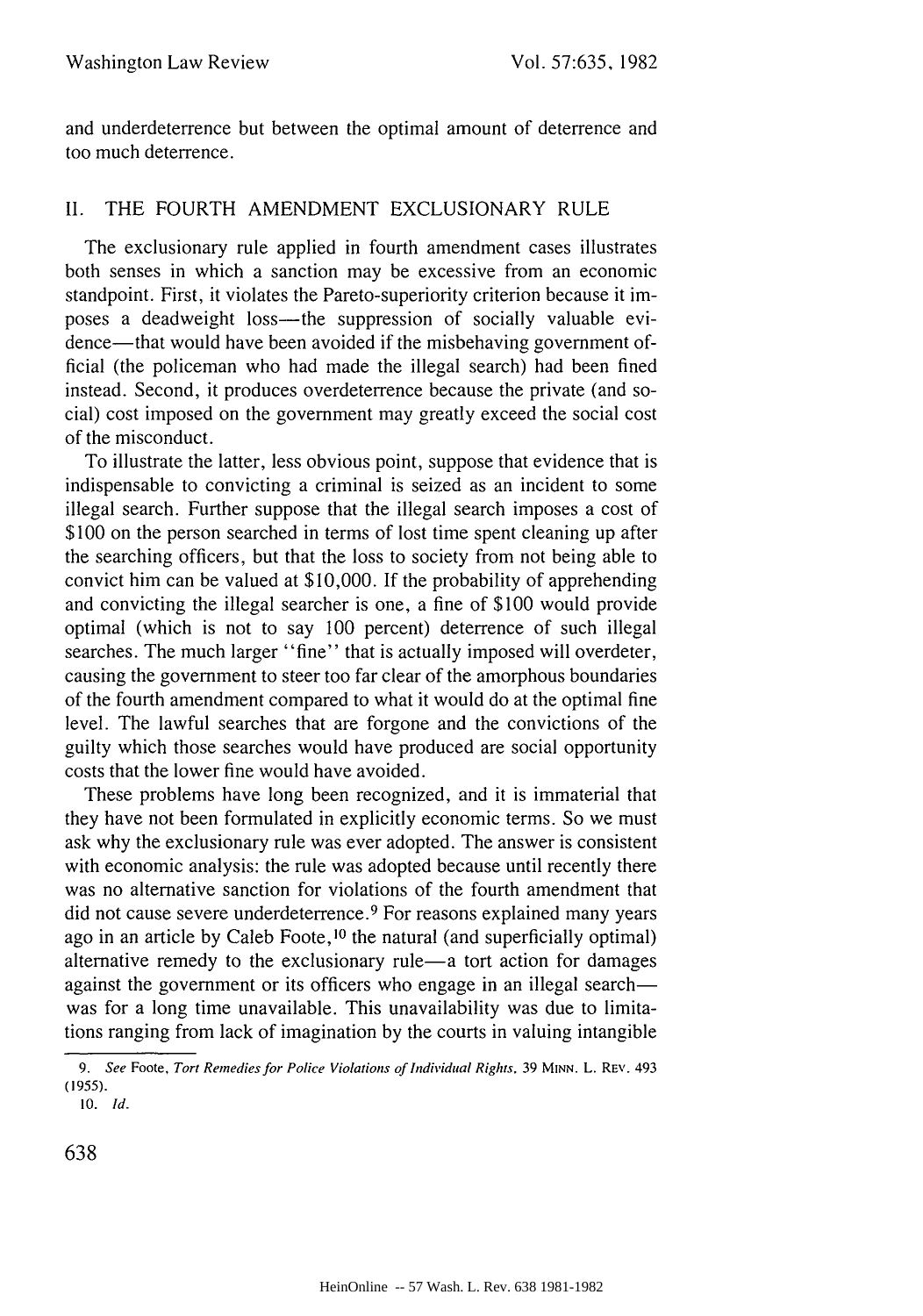losses in damage actions to broad concepts of official and sovereign immunity that usually made the judgments in these actions uncollecti $h$ le. $<sup>11</sup>$ </sup>

Recent developments in tort law in general, and in the immunity doctrines regarding tort actions against governments and their officers in particular, have gone far toward solving these problems. 1 2 The tort remedy has thus become a more practical alternative to the exclusionary rule. Admittedly, the tort remedy is not perfect. There remains in particular the problem of the loss that is large when aggregated over the large number of persons who may sustain it yet too small to give any one person an incentive to sue. **1 <sup>3</sup>**An obvious remedy for this problem, though it has not yet been tried, is to set some minimum liquidated damage figure<sup>14</sup> to which any plaintiff would be entitled (perhaps along with attorney's fees) in any case where liability is established. The minimum damages figure should optimally be set at the level that would induce just enough people to sue to make the total damages obtained equal to the total social costs inflicted by the police misconduct. To illustrate, suppose that the total costs of the misconduct to its victims is \$10,000, that there are 1000 victims, each incurring an average cost of \$10, and that if the minimum damages figure were set at \$100, one in every ten victims would sue. Then 100 victims would sue, and the damages,  $$10,000$  ( $$100 \times 100$ ), would just equal the total social costs of the police misconduct.<sup>15</sup>

Thus, the tort remedy for unlawful searches and seizures is now practical where once it was practically unavailable. As a remedy for police misconduct the tort remedy has the characteristics of the optimal fine that I discussed earlier. **1 <sup>6</sup>**It is a transfer payment, and thus involves no (or more realistically, relatively little) deadweight loss. It also can be, and to some extent is, calibrated by judges and juries to yield the desired level of deterrence. As a result of the growing practical availability of the tort remedy, I would predict a shift away from the exclusionary rule.

In suggesting that economic analysis provides an explanation, and not just a criticism, of the law of sanctions for violating the fourth amendment, I derive additional support from an important traditional exception to the exclusionary rule: the refusal to bar prosecution on the basis of an

14. *See* Foote, *supra* note 9, at 496.

*16. See* note 4 and accompanying text *supra.*

 $\bullet$ 

*I1. Id.* at 496-504.

*<sup>12.</sup> See* Posner, *supra* note 4, at 64-68.

<sup>13.</sup> A general campaign of police harassment of some subgroup of the population would be an example of such a situation.

*<sup>15.</sup>* Of course, a drawback of this proposal is that it would give police officers no incentives to inflict costs of less than \$100 on each victim of misconduct. Since the minimum penalty is \$100, the officer might as well get his money's worth and do the full \$100 of damage.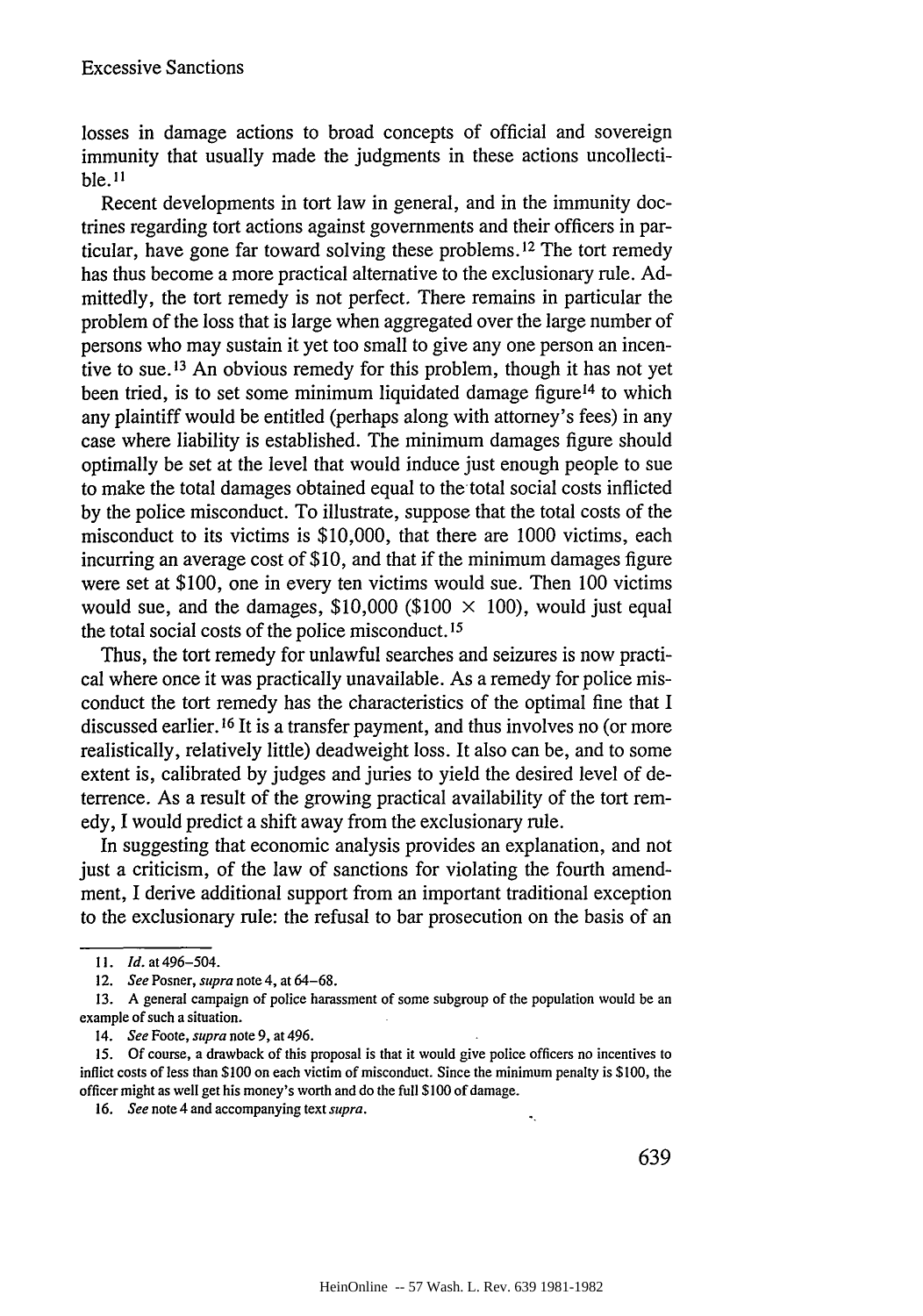illegal arrest. **<sup>1</sup> <sup>7</sup>**A literal application of the exclusionary concept to the law of the fourth amendment would lead easily to a conclusion that if a person is arrested in violation of the fourth amendment he cannot be prosecuted. Take the case where someone is illegally arrested but not searched or even questioned, so that the arrest has no "fruits" of the kind that could be excluded from the prosecution's evidence at trial.<sup>18</sup> Suppose further that had the person not been arrested, he would not have been prosecuted. 19 In this case, barring prosecution might seem to be the logical sanction for the illegal arrest, because it would correspond to suppressing the fruits of an illegal arrest. But barring prosecution would cause overdeterrence of an even more costly sort than the exclusionary rule involves.

Because the exclusionary rule only suppresses particular evidence, it does not prevent the prosecution from going forward if the prosecution has enough lawfully obtained evidence to convict the defendant. Barring prosecution altogether solely because the arrest was illegal would impose far greater social costs: not only the suppression of evidence that sometimes is (though often is not) indispensable to conviction, but also the dismissal of the charges in every case of illegal arrest. The law has stopped short of pushing the rationale of the exclusionary rule this far, and, as I have suggested, for a good economic reason.

I have argued that the overdeterrence problem that the exclusionary rule has created in search and seizure cases is solvable today because there is now a feasible tort alternative: a damage action against the misbehaving officer (or the government agency employing him) in which the court can nicely calibrate the damages to yield the optimal amount of deterrence. But in truth the tort approach has its own problem of overdeterrence. Police and other law-enforcement personnel are compensated on a salaried rather than piece-rate basis, so that even if they perform their duties with extraordinary zeal and effectiveness they do not receive financial rewards commensurate with their performance. At the same time, if their zeal leads them occasionally to violate a person's constitutional rights, then the tort remedy will impose on these officers the full social costs of their error. There is thus an imbalance: zealous police officers bear the full social costs of their mistakes through the tort system but do not receive the full social benefits of their successes through the compensation system.

<sup>17.</sup> See, e.g., United States v. Crews, 445 U.S. 463, 474 (1980) ("An illegal arrest, without more, has never been viewed as a bar to subsequent prosecution **.... ").**

<sup>18. &</sup>quot;Fruits" here refers to evidence that must be excluded under the "fruits of the poisonous tree" doctrine, because the evidence was obtained through an illegal search and seizure. See Nardone v. United States, 308 U.S. 338, 341 (1939).

<sup>19.</sup> For example, assume the government could not have discovered who or where he was but for some illegal dragnet that resulted in the illegal arrest.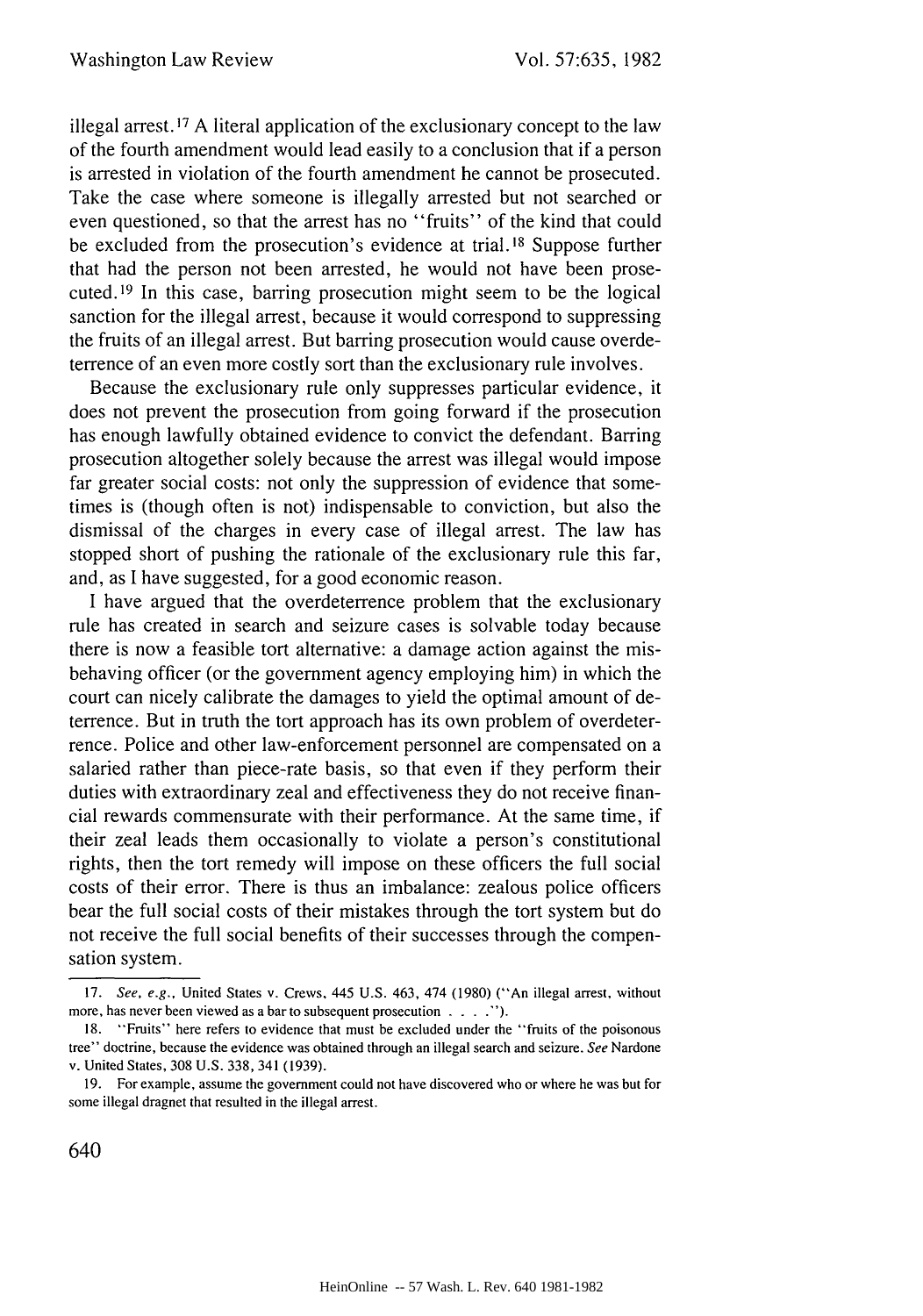We can fix this problem by immunizing police officers from tort liability, thereby externalizing some costs in order to eliminate a disincentive for the police to produce external benefits. But can we do this without also underdeterring police misconduct? We can—by ensuring that an officer's immunity for misconduct (committed in good faith) is not extended to the agency employing him. This rule would essentially be one of respondeat superior without the employer's usual right to indemnification: the agency would be fully liable though its employees would not. This rule would give the agency an incentive to prevent misconduct by its officers.20

## III. EXCLUSION OF COERCED CONFESSIONS AND INVOLUNTARY GUILTY PLEAS

There are types of governmental misconduct where a tort remedy will not work and where, therefore, the exclusionary concept may be optimal despite its inherent overdeterrence. A good example is the coerced confession or involuntary guilty plea, extracted in violation of the fifth amendment's self-incrimination or due process clause. <sup>21</sup>

Suppose that a criminal defendant could not exclude a coerced confession from evidence in his criminal trial but could (as, in principle at least, he can) bring a tort action seeking damages for the violation of his rights. Consider two distinct types of tort case. In the first, the criminal defendant proves that the confession is unreliable because it was coerced, and that the other evidence was insufficient to sustain his conviction. In such a case the appropriate measure of his tort damages would be the costs to him of whatever punishment had been imposed. But obviously the cheaper and more efficacious remedy in this case is simply to bar the use of the coerced confession from evidence at his criminal trial. That obviates the punishment, and so avoids the difficult and uncertain task of measuring the costs of punishment to the unjustly imprisoned defendant.

This case differs from a search and seizure case in that the latter involves no issue of reliability of evidence and hence no issue of guilt. In the search and seizure context, the private costs of punishment are not

<sup>20.</sup> See Posner, supra note 4, at **64-68,** for a fuller discussion.

<sup>21.</sup> The **fifth** amendment prov/des in part: "No person . **.** . shall be compelled in any criminal case to be a witness against himself, nor be deprived of life, liberty, or property, without due process of law **.... ." U.S.** CONsT. amend. V, cl. **3.**

Purists would limit the self-incrimination clause to in-court statements, thus excluding confessions coerced **by** the police before trial though introduced into evidence at trial. But that would not alter my analysis here.

Because my analysis of involuntary guilty pleas is symmetrical to that of coerced confessions, I will confine my discussion to the latter.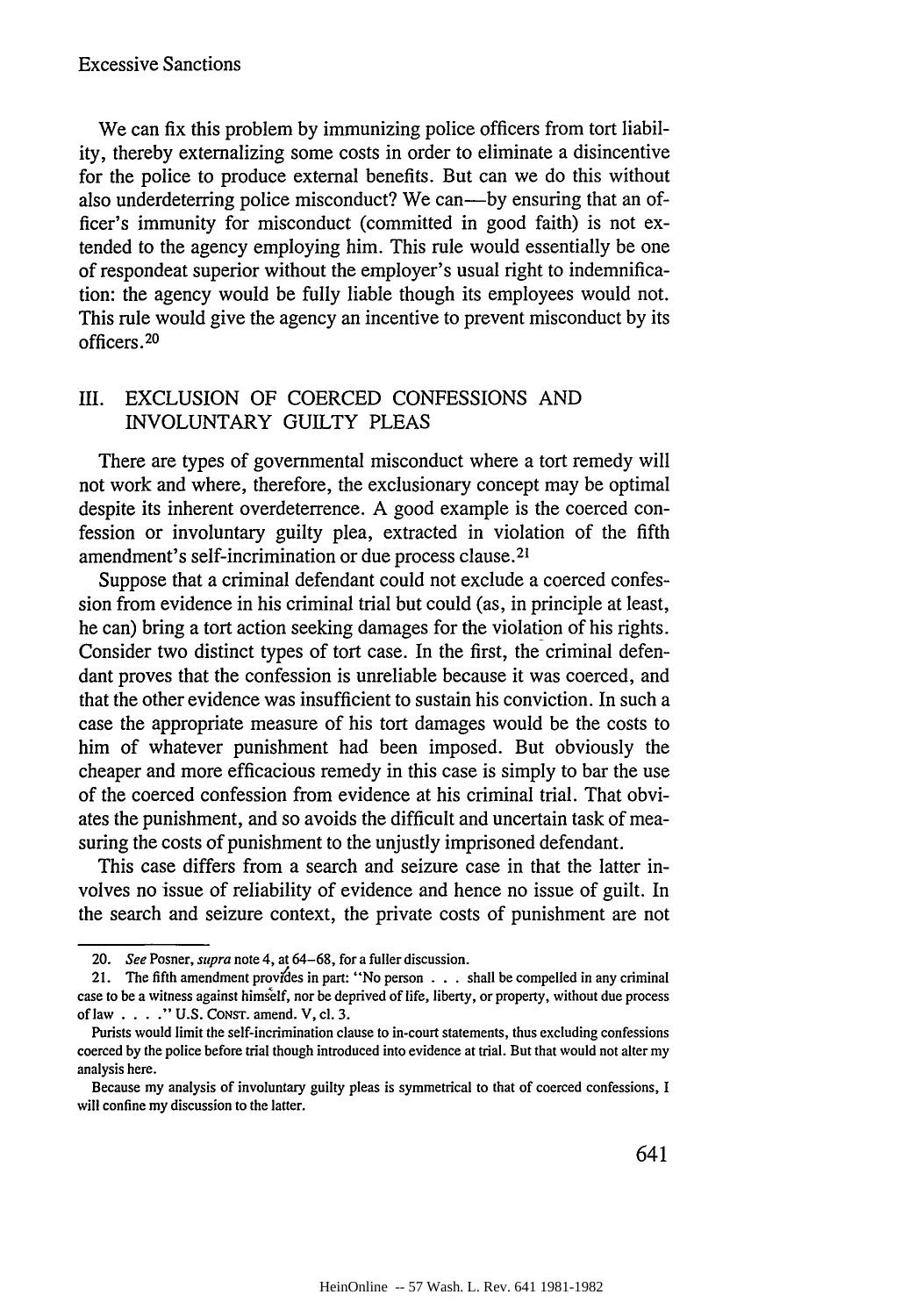equal to, and usually are much greater than, the social costs of the government's misconduct. Where the defendant is not in fact guilty of a crime, the private and social costs of punishment coincide and become the proper measure of damages; more simply, this convergence provides a reason for excluding the evidence from trial.

The harder case is where the confession, although coerced, is reliable evidence. Perhaps the confession was corroborated, or perhaps the coercion was not so great as to have made the defendant confess unless he really was guilty. In this case, suppressing the confession at trial would overdeter just as much as would excluding evidence obtained by an illegal search.

There are three possible responses to this problem:

*Option 1:* Limit the substantive right under the fifth amendment to cases where the presence of coercion throws a serious doubt on the reliability of the confession. Then no violation would occur when the confession was corroborated or when the coercion was too mild to create a substantial doubt that the confession was true.

*Option 2:* Limit the tort remedy to the defendant's lawful interests, narrowly defined, as in the search and seizure case. Hence, if the police used the "third degree" to extract a confession that was corroborated or otherwise validated, the defendant could not suppress the confession in his criminal trial; but he could obtain damages for deprivation of food or sleep or for any other injury to his incontrovertibly lawful interests that resulted from the third-degree methods used to extract the confession.

*Option 3:* Apply the exclusionary rule. This, of course, is the current approach of the law.

Option 1 exceeds the scope of this paper; it probably also exceeds the realistic scope of judicial authority to reexamine settled doctrines. It may well be that the fundamental concern underlying the fifth amendment is with the reliability of the guilt-determining process; that the Framers thought an inquisatorial system of justice less reliable than an adversary one. 22 But the fifth amendment also reflects a view that a person should not be forced to assist in his own conviction even if he is guilty.<sup>23</sup>

The origin of this view is in Hobbes, who argued that because a person agrees to subject himself to the authority of the state only for the sake of self-preservation, the agreement lapses if the state tries to take away his life. 24 Even if limited to capital cases, this is not a persuasive argument.

<sup>22.</sup> See United States v. Yurasovich, 580 F.2d 1212, 1215 (3rd Cir. 1978).

<sup>23.</sup> E.g., Tehan v. United States ex rel. Shott, 382 U.S. 406, 415 (1966) (privilege against selfincrimination premised on the philosophy that even the guilty should not be convicted unless the prosecution carries the burden of proving guilt).

<sup>24.</sup> Hobbes wrote: **"If** a man be interrogated by the sovereign, or his authority, concerning a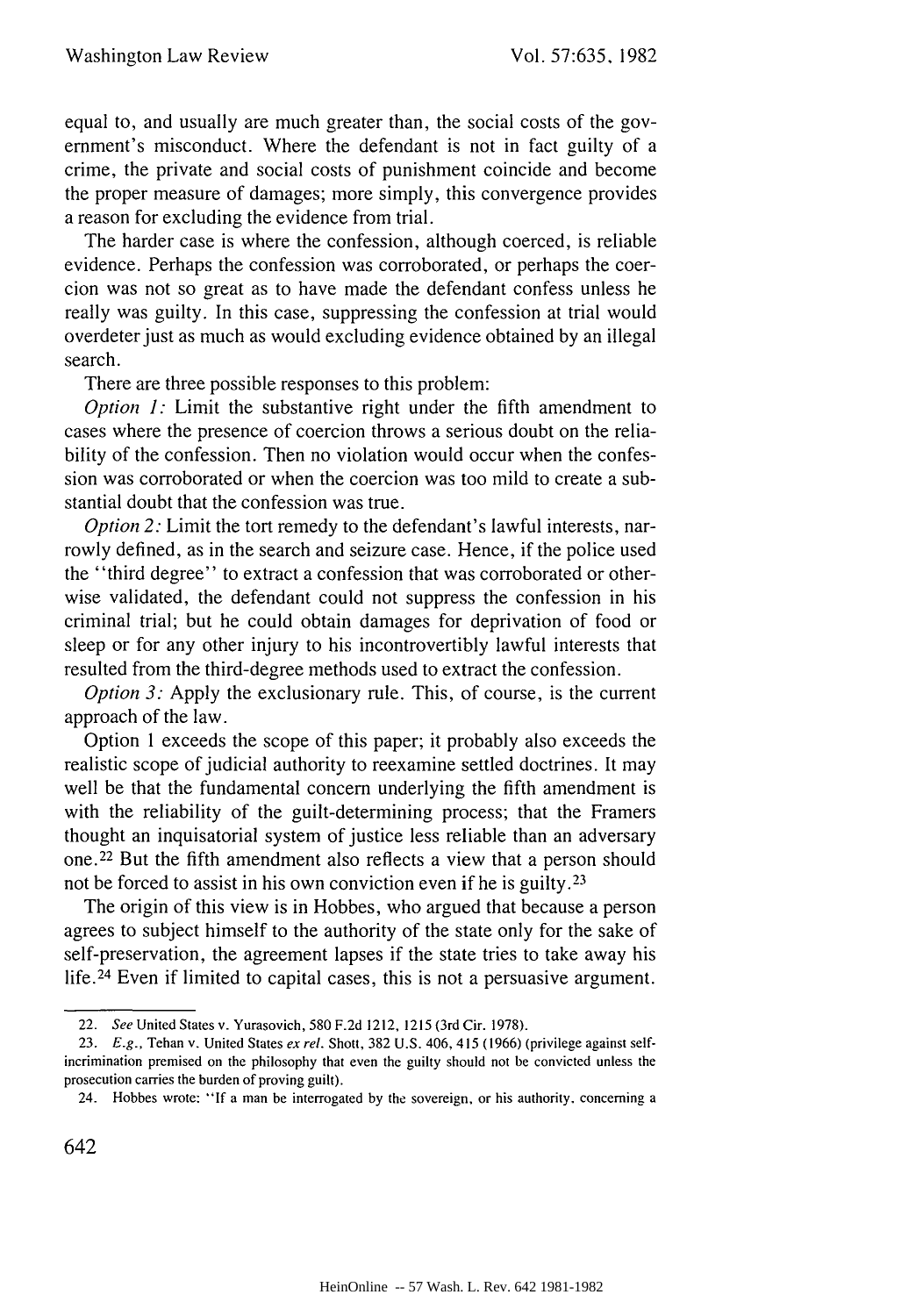If coerced confessions were particularly effective in reducing crime and thereby increasing personal security *ex ante,* we might say that by joining in a civilized society a person really does waive any right to refuse to cooperate in his own destruction.

But all this is merely to concede that the underlying norms which define governmental misconduct in criminal cases are not merely economic norms. This places a constraint on remedial policy. Concretely, it forecloses Option 2. If a conviction that rests upon a coerced confession is unjust even if the defendant is clearly guilty, then no relief will be adequate that does not undo the effects of the conviction.

Some think a conviction based on illegally seized evidence also unjust despite the fact that there usually is no question about the reliability of such evidence. If they are right, the exclusionary rule cannot fairly be criticized as producing overdeterrence. But I assume that they are wrong—that the objection to unreasonable searches and seizures is not that they render criminal proceedings which use their fruits unfair, but that they invade collateral interests in property and tranquility which now can be fully protected by tort remedies.

The coerced confession and involuntary guilty plea are of course only two examples of procedural concepts designed to ensure the reliability and fairness of the criminal justice system. The same analysis that led me to conclude that exclusion is the natural and not the overdeterrent remedy for violations of the rules forbidding coerced confessions and involuntary guilty pleas compels a similar conclusion in the case of other rules-rules allowing the criminal defendant to be present at his trial, to have counsel to assist him in his defense, to be allowed to confront the witnesses against him, and so on.

But in all of these areas, including the coerced confession and involuntary guilty plea problems with which I began, there is a principle limiting the use of exclusion as a remedy. That principle, the doctrine of harmless error, is the last subject I shall discuss in this paper.

## IV. HARMLESS ERROR

Suppose that the judge in a criminal trial admitted, in violation of the rules of evidence, certain hearsay evidence damaging to the defendant, but that so much admissible evidence of guilt was presented at the trial that the probability was very slight that excluding the hearsay evidence would have led to the defendant's being acquitted. In such a case the ap-

crime done **by** himself, he is not bound, without assurance of pardon to confess it; because no man . . . can be obliged by covenant to accuse himself." T. HOBBES, LEVIATHAN, pt. 2, ch. 21 (Collier ed. **1962).**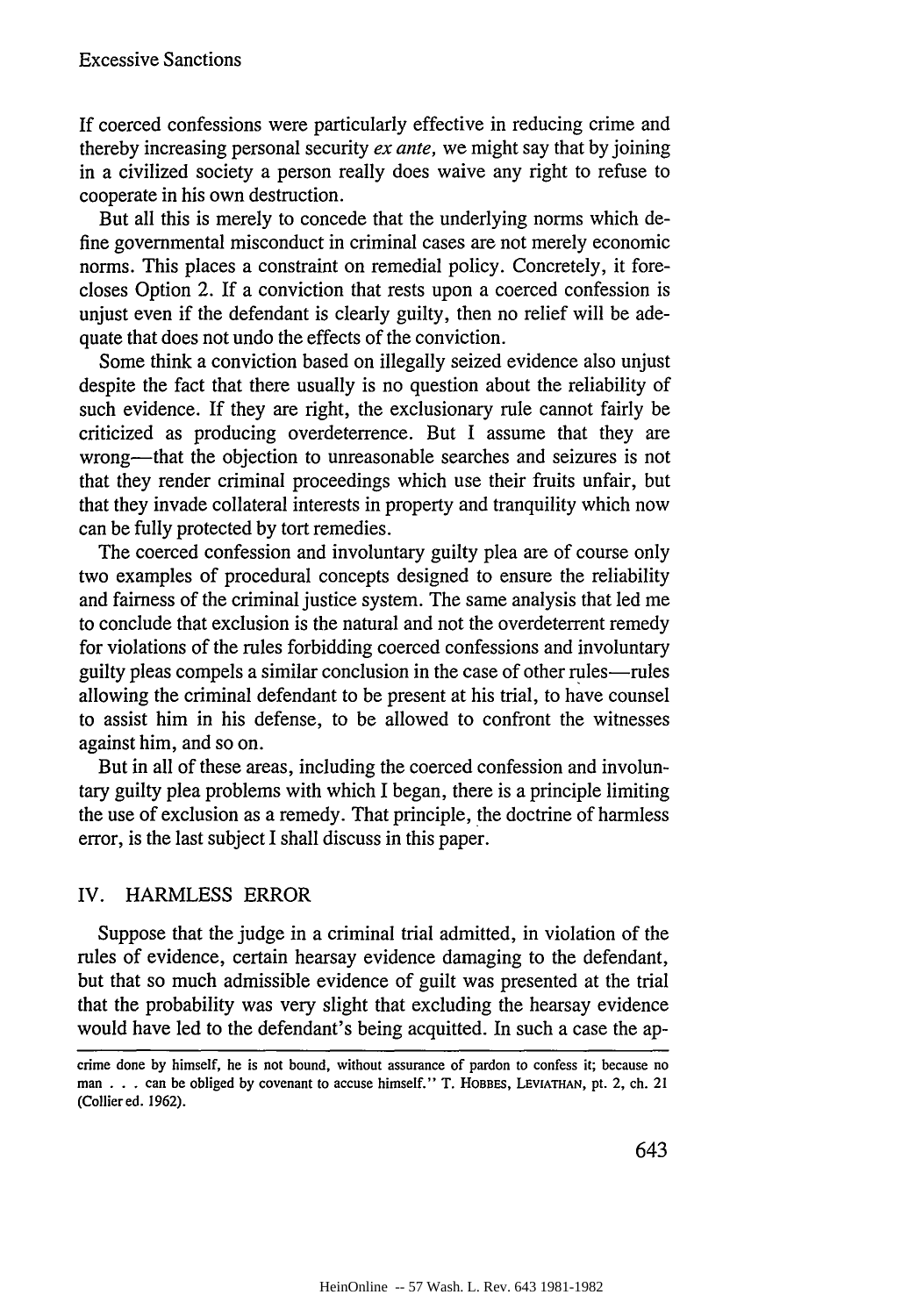pellate court would invoke the doctrine of harmless error to uphold the conviction notwithstanding the trial judge's error.<sup>25</sup>

A superficially attractive justification for this result within the economic framework of this paper is that if the outcome of a retrial really is foreordained, then reversing the conviction will have a single Pareto-inferior consequence: to impose a deadweight loss consisting of the expenses of the retrial, a pure debit on the social books. But this analysis is artificial, for if the result of a retrial really is foreordained, then the criminal defendant's only possible incentive for seeking a retrial is to give the prosecutor an incentive to plea bargain by delaying the prisoner's incarceration and imposing costs on the prosecutor. And because settlement is always cheaper than litigation when the outcome of litigation is known with certainty, all of these cases will be settled; none will be retried.

The more interesting case, and no doubt the empirically more important one, is where there is some residue of uncertainty whether the defendant will be convicted when retried. Here retrial is more than a hypothetical possibility, because if the prosecution and defense cannot converge in their estimates of the probability of conviction on retrial they may find it cheaper in an expected-value sense to litigate than to settle.

How can the cost of retrial be a deadweight loss when by hypothesis some probability exists that this time the defendant will be acquitted? The answer lies in the fact that the probability that the defendant will be acquitted on retrial exceeds the probability that he is innocent. The reason for this divergence between the two probabilities is not the heavy burden of proof in a criminal case, for no one would propose to invoke the harmless-error rule unless the evidence that remained after setting aside the improperly admitted evidence proved the defendant's guilt beyond a reasonable doubt. The reason rather is that a nontrivial possibility always exists that a jury (or even a judge) will acquit a guilty person—because the jury either does not like the law, 26 does not understand it, or cannot apply it correctly to the facts of the case.

The *power* of the jury to acquit is absolute; our system of laws contains no such thing as a motion for a directed verdict by the prosecutor. But the *right* of the jury to acquit is more limited, for the jury has only the power—and never the right—to acquit on grounds that the law does not recognize. 27 Therefore, there is no paradox in stating that the acquittal of a guilty person imposes social costs, even though the acquittal cannot be corrected by appeal to the trial judge or to a higher court.

**<sup>25.</sup>** *See* **FED.** *R.* CRIM. P. 52.

**<sup>26.</sup>** See, e.g., Michael **&** Wechsler, A Rationale oftthe *Law of Homicide,* pt. 2. **37 COLUM.** L. **REV.** 1261, 1265(1937).

<sup>27.</sup> This distinction is stressed in P. **DEVLIN, THE JUDGE** 117-48 (1979).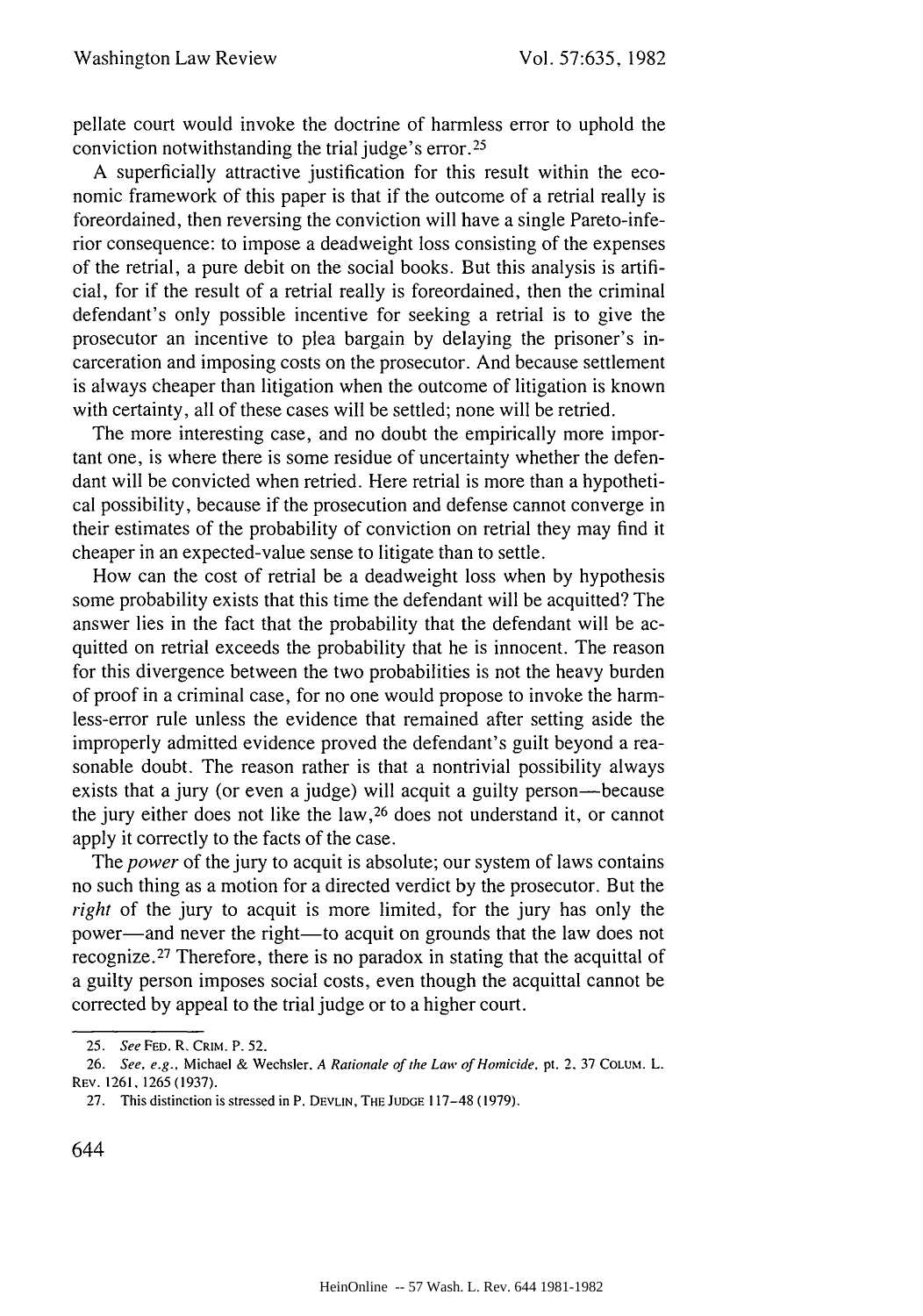All this is prefatory to interpreting the significance of the harmlesserror rule. Its significance is that if the evidence which remains in the case after all erroneously admitted evidence is laid aside shows conclusively that the defendant is guilty notwithstanding what an errant judge or jury might conclude on retrial, the conviction will be affirmed. The reason, I think, has to be the concern with overdeterrence. If a person is guilty beyond a reasonable doubt on the basis of evidence both reliable and just, then a retrial will impose either a deadweight loss in the form of litigation expenses that will not change the outcome of the first trial, or an equally or (probably) more serious social cost resulting from the acquittal of a guilty person and consequent reduction in the deterrent and incapacitative effects of criminal punishment. These costs are excessive relative to the governmental misconduct, which by definition is slight since the defendant would in all probability have been convicted anyway.

What the harmless-error rule does, then, is to identify a type of governmental misconduct whose social costs are much lower than the social costs of attempting to deter the misconduct by overturning the conviction and forcing a retrial. This functional definition has the value of guiding the rule's application more dependably than by chewing over the connotations of the word "harmless." The functional approach implies, for example, that the rule should be interpreted more liberally for grave crimes.

The graver the crime, the more the parties are likely to invest in the litigation process itself, and that greater investment should increase the accuracy of the guilt-determining process. Thus, if the trial court concludes that the untainted evidence proves the defendant's guilt beyond a reasonable doubt, this judgment is likely to be more reliable in a case of serious crime than in a trivial one. The appellate court's finding of harmless error will thus be more firmly based in such a case.

Therefore appellate courts can be expected to hold more errors harmless in grave rather than in trivial crimes. This counterintuitive implication follows directly from what I have called the functional, which is to say the economic, approach to analyzing the harmless-error rule, and it is an empirically testable implication of that approach. <sup>28</sup>

**<sup>28.</sup>** An initial effort to test the implication has not, however, been very successful. **A** random sample of recent federal court of appeals criminal decisions involving harmless-error issues yielded 42 usable observations, in **25** of which the harmless-error doctrine was applied, and in the remaining **17** of which the error was deemed reversible. Using length of sentence as the measure of the severity of the cases, **I** found that the average length of sentence in the **first** group was **11.36** years and in the second 12.42—which is contrary to my hypothesis. Details of the study are available from the author, **and** are **on file** with the *Washington Law Review.*